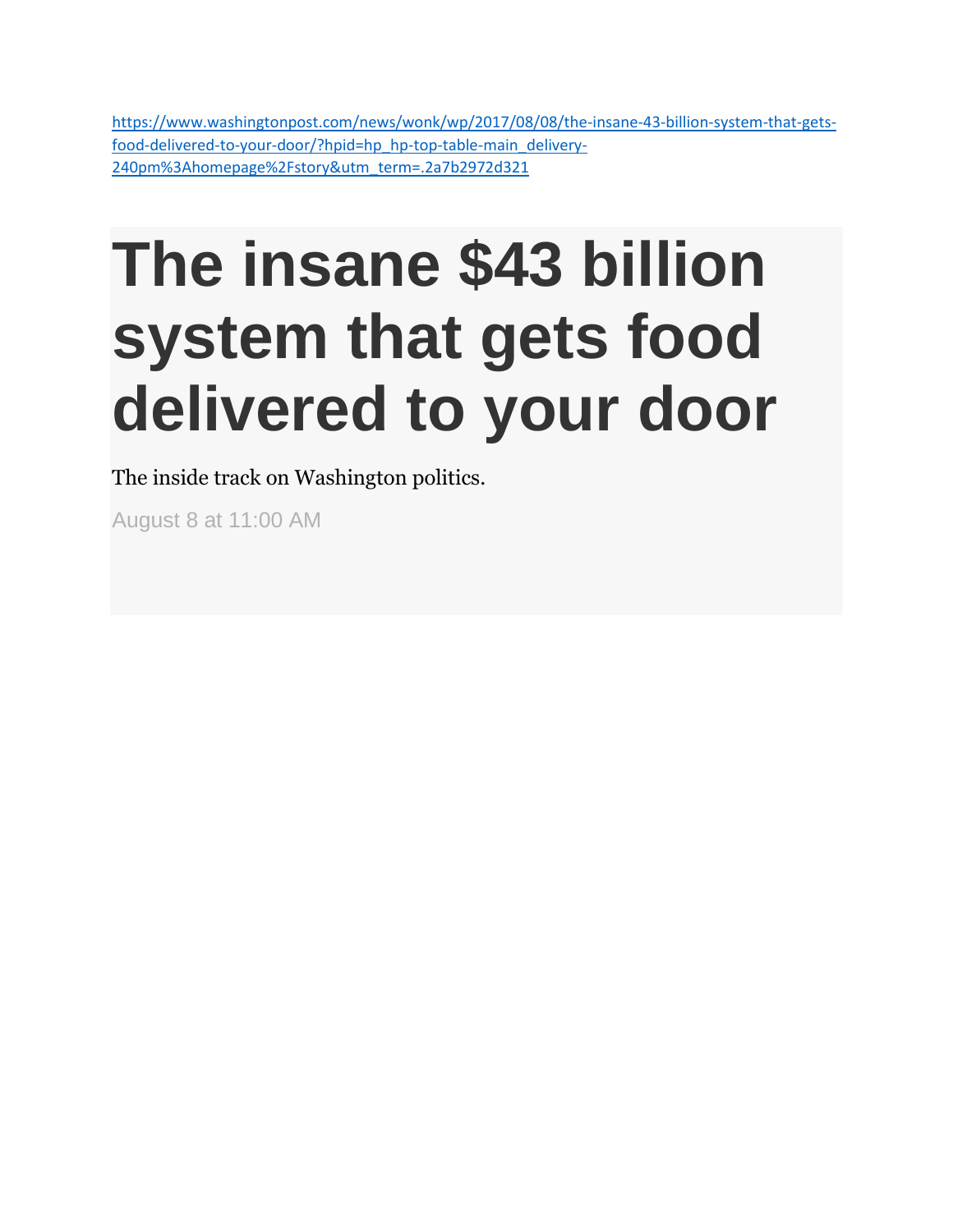

Baskin-Robbins employee Alex Soe rushes to fill the DoorDash order in Daly City, Calif. (Christie Hemm Klok for The Washington Post)

The temperature in D.C.'s Columbia Heights is pushing 100 degrees as Armaye Ejigu swaddles space blankets around two precious scoops of Baskin-Robbins ice cream.

Shortly after 11 on a recent Thursday morning, a woman ordered the frozen treat to her house in downtown D.C. And now Ejigu, a driver for the thirdparty food delivery firm DoorDash, has fleeting minutes to move the ice cream from the Baskin-Robbins's counter to his car to her door -- all in recordsetting summer heat.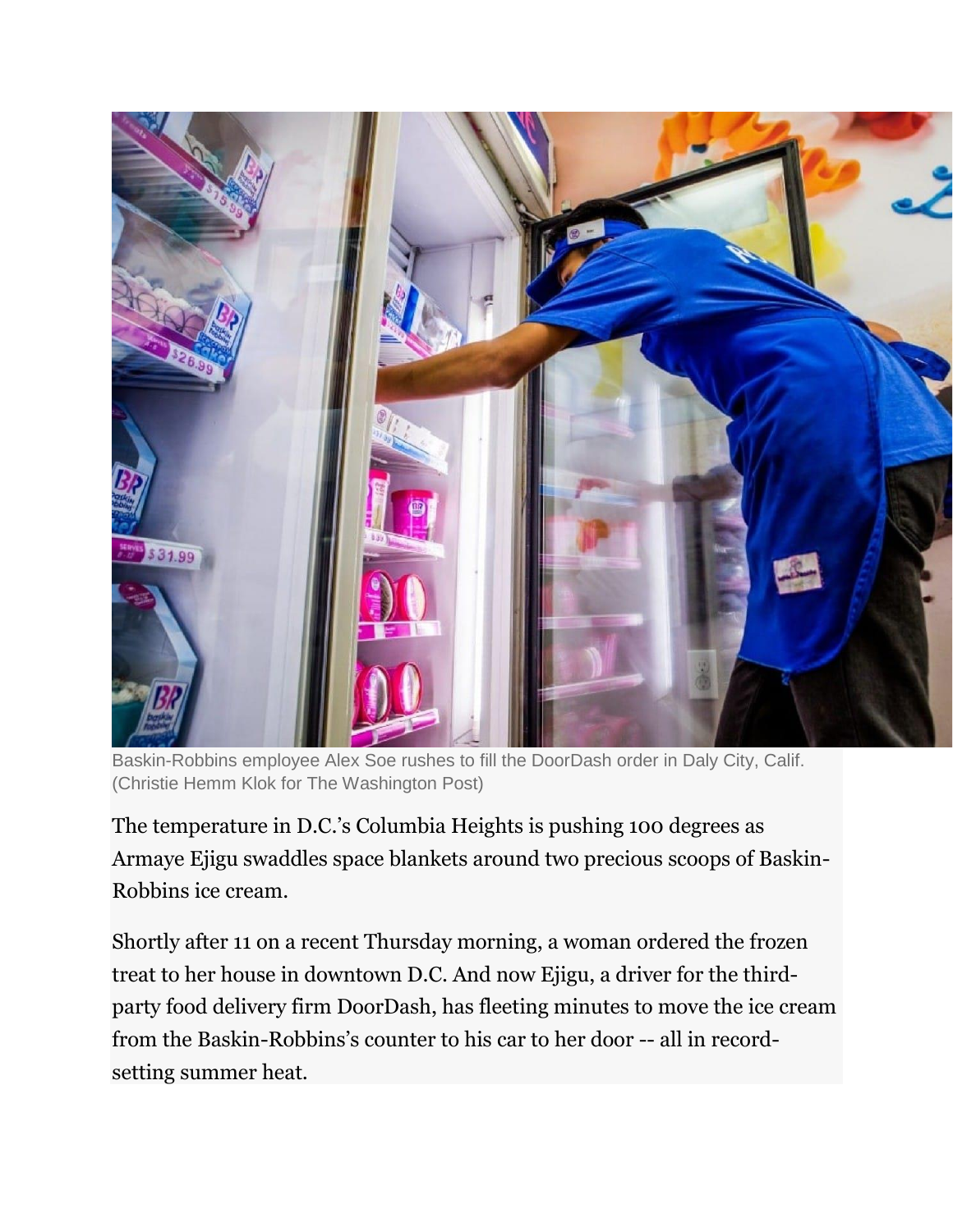"It's not hot food, so it's a little more challenging," Ejigu said, adding that his job becomes much more difficult when he can't find parking in the area.

business

wonkblog

false

after3th

true

Wonkbook newsletter

Your daily policy cheat sheet from Wonkblog.

Please provide a valid email address.

Sign up Sign up You're all set! [See all newsletters](https://subscribe.washingtonpost.com/newsletters)

Delivery is the hottest thing in the restaurant business right now -- but as many restaurants are finding, the trouble is keeping it cold. Or crisp, in the case of french fries. Or warm, in the case of pho.

Eager to join a booming food- and restaurant-delivery market, dozens of third-party services have sprung up to address those logistical challenges. Food delivery is already a \$43 billion business -- and will be worth \$76 billion by 2022, according to an analysis by Cowen and Co., an investment banking firm.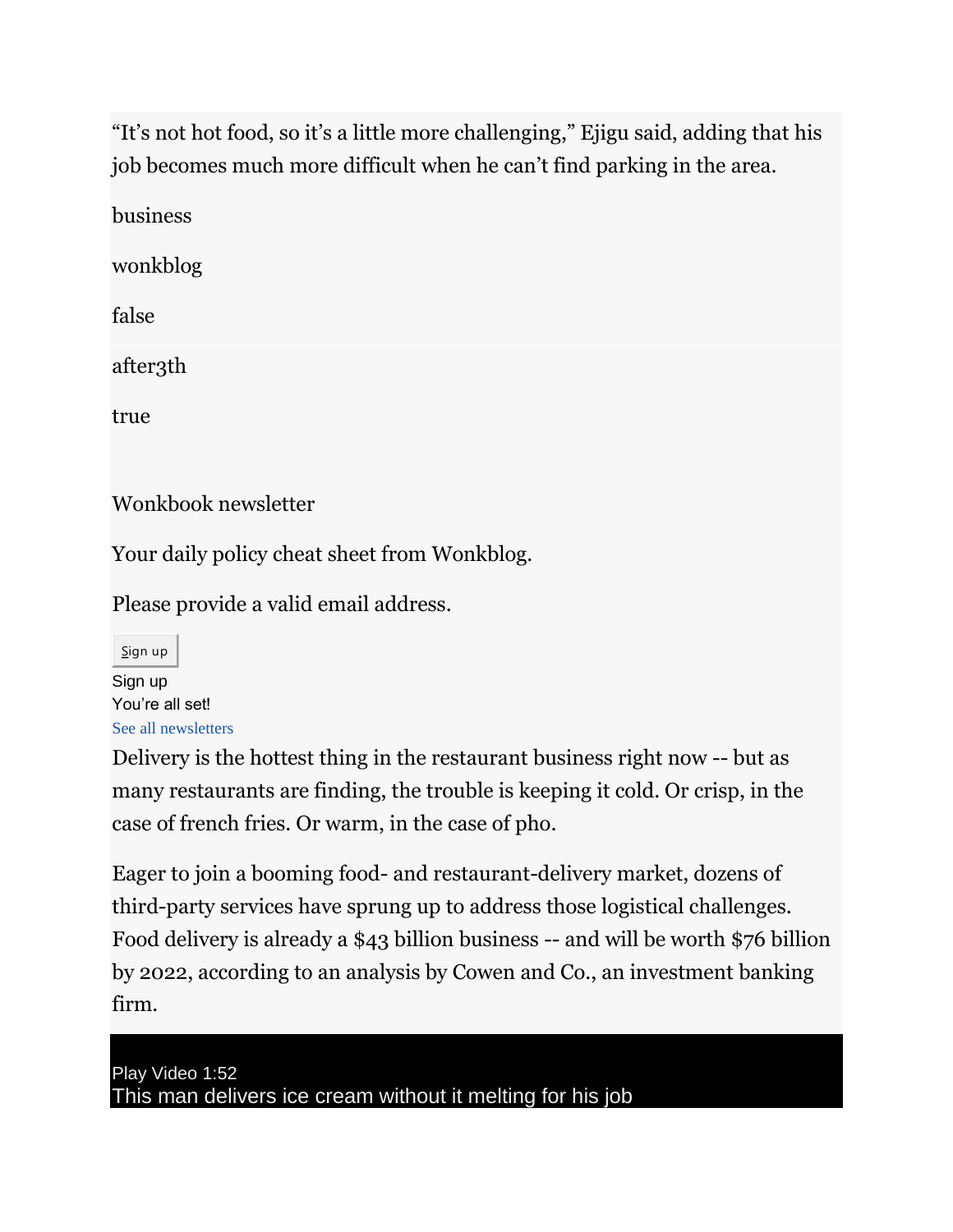## Embed Share

Armaye Ejigu has been delivering food for DoorDash for over two years. See what goes into his typical workday, and how he can deliver ice cream without it melting. (Jhaan Elker/The Washington Post)

Armaye Ejigu has been delivering food for DoorDash for over two years. See what goes into his typical workday, and how he can deliver ice cream without it melting. (Jhaan Elker/The Washington Post)

Companies such as DoorDash, GrubHub and Caviar are now delivering everything from pepperoni pizza to duck confit. Aside from Baskin-Robbins, which has recently launched delivery from 600 stores in 22 cities, brick-andmortar chains McDonald's, Wendy's, Jack in the Box, Red Robin, Cheesecake Factory, Outback Steakhouse and Buffalo Wild Wings have all in the past year partnered with third-party services to launch or expand delivery.

These services don't merely provide drivers such as Ejigu: They also develop the insulation in his red, corporate-branded cooler bag and the algorithms that determine he's the fastest driver for a job.

DoorDash's delivery time for Baskin-Robbins's products averages 12 to 13 minutes.

"It's just a little hard because -- ice cream melts," said Carol Austin, the vice president of marketing at Baskin-Robbins. "Working with a third-party, we believe we can do it."

Industry analysts and executives such as Austin say a confluence of factors helps explain how restaurant delivery got so hot. For starters, the modern consumer is busy -- too busy, often, for a lunch break or dinner

at a sit-down restaurant.

Thanks to services such as Uber, they're also accustomed to getting things on demand, said Bonnie Riggs, an analyst at the market research firm NPD. And rather than lose those customers to food trucks, fast casual or meal kits, more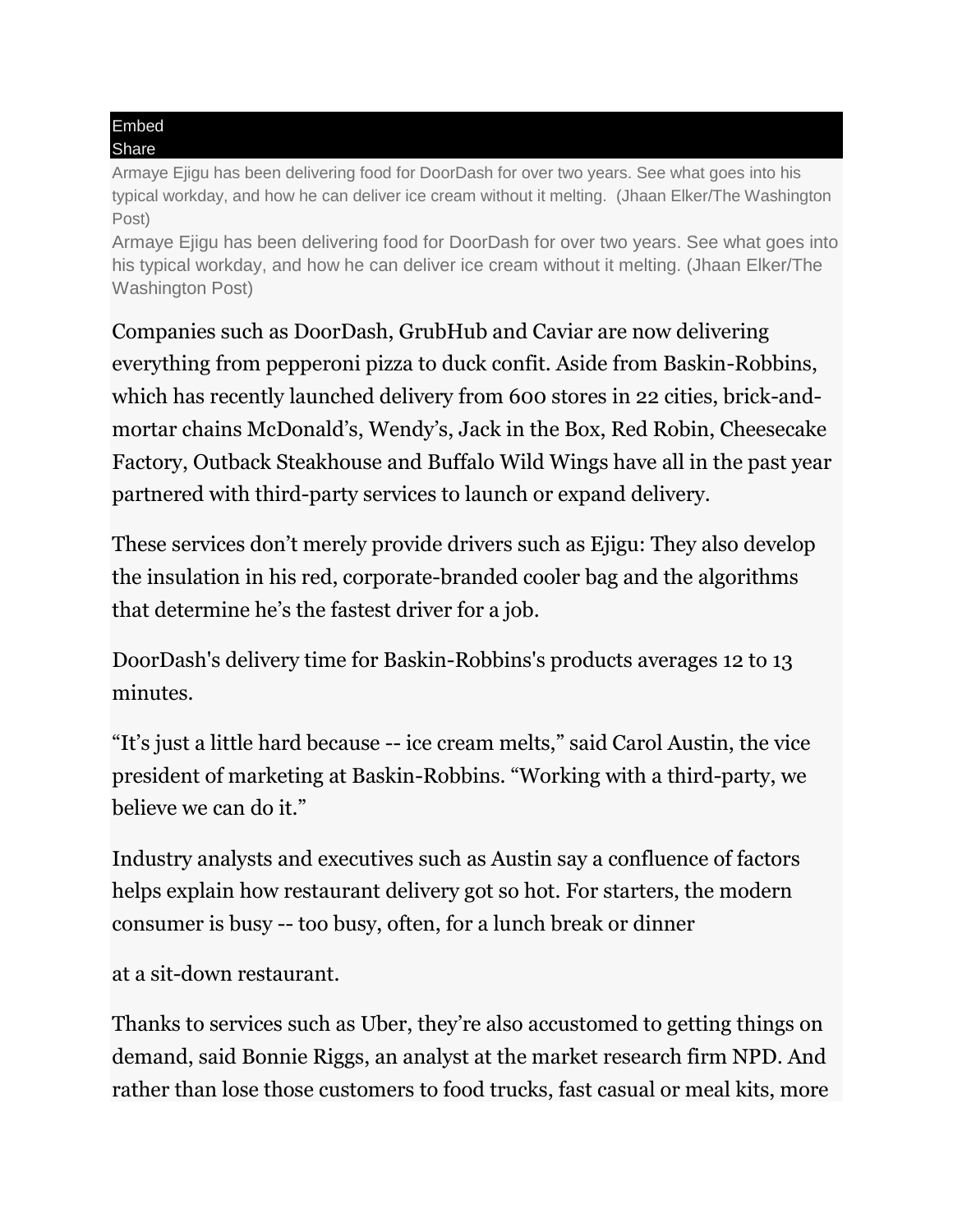restaurants, and more types of restaurants, are aiming to compete with delivery.

But most restaurants lack the infrastructure and logistical expertise to launch such operations themselves. That challenge is compounded when their products -- think: ice cream -- don't naturally travel well.

"We do a lot of research around that," said Stan Chia, the chief operating officer at GrubHub. "I want to make sure that if we deliver a milkshake in Phoenix when it's 110 degrees out, it still arrives to the customer as if it was served in the restaurant."

GrubHub is a heavyweight in the world of third-party delivery. According to the market analytics firm 1010data, the Chicago-based company and its subsidiary Seamless accounted for well over half of all restaurant delivery in the last quarter of 2016.

But the field is growing exponentially more crowded. Yelp has put its full weight and marketing power behind delivery since purchasing Eat 24, the No. 3 service, in 2015. UberEats, officially launched a year later, rapidly expanded into more than 20 countries. Amazon has recently entered the fray, as have previously regional players such as Foodler and Caviar.

Representatives from several of these delivery companies said frozen items are far from their only challenge.

"We've seen every type of food," said Nick Adler, who leads Caviar's market operations. "We've had people say, 'You can't deliver burgers and fries.' But then we put them in touch with someone who has."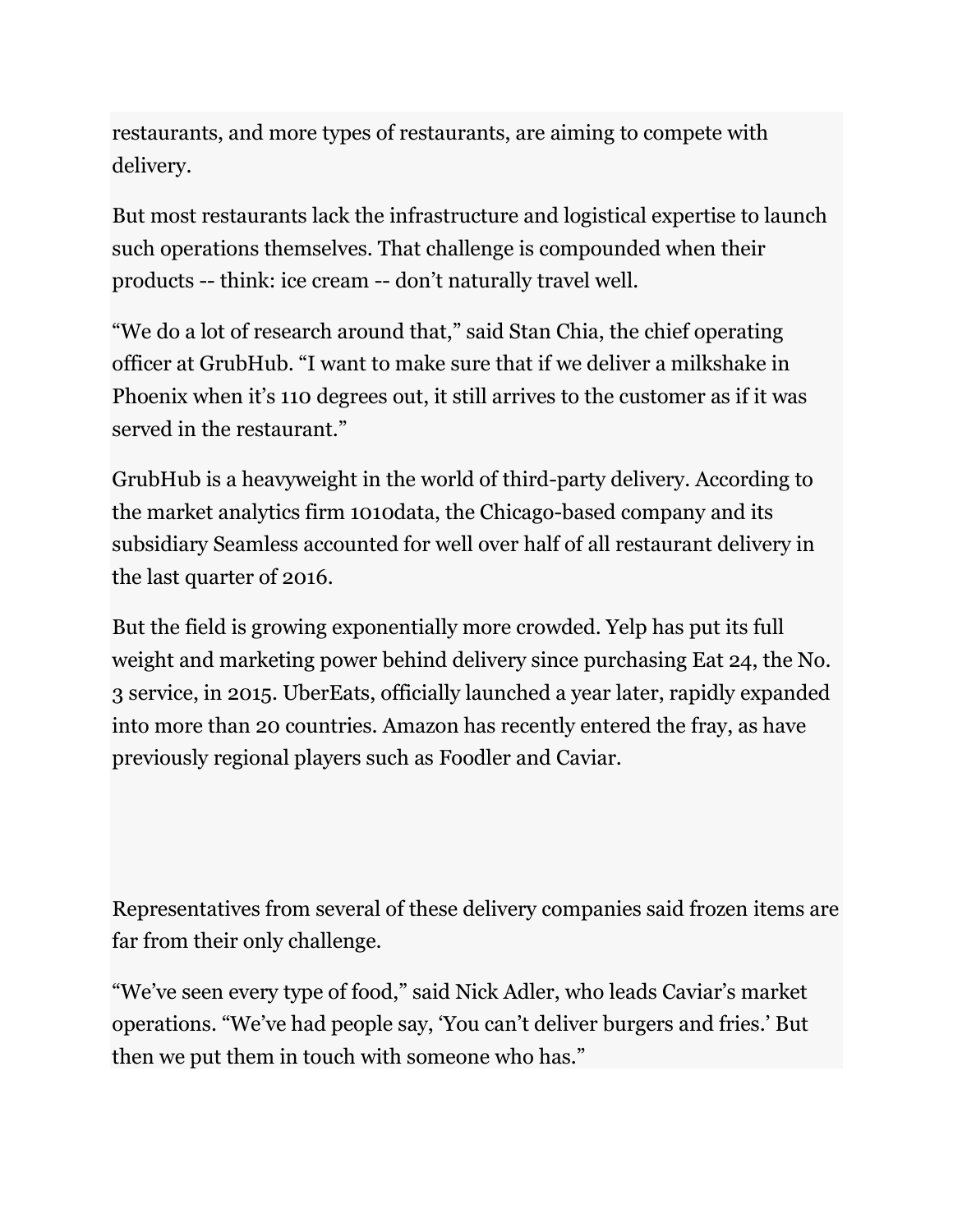Anything that pairs wet and dry ingredients -- such as soft-shell tacos, loaded gyros or avocado toast -- risks getting soggy in transit, delivery executives agreed.

Restaurants and delivery services have also struggled with hot, crispy foods, such as grilled sandwiches, thin-crust pizza and french fries -- the white whale of delivery. The insulation that keeps these foods warm while they travel also locks in steam, risking sogginess and overcooking.

"Some restaurants are very proud of very crispy fries," Chia, of GrubHub, said with a sigh. "But they have a short shelf life."

To address these issues, delivery services undergo lengthy consultations with restaurants when they partner up, advising them to change how they prepare "problem" foods or cut them from the delivery menu all together.

GrubHub recommends that Neapolitan pizzas spend seven more minutes in the oven crisping when they're being delivered, for instance. And Caviar has designed instructional stickers to help customers reassemble foods such as pho and ramen.

The company also swears by stand-up to-go cups for fries -- clamshells are essentially a Styrofoam steamer, Adler said.

On top of the emphasis on packaging, delivery services have also invested heavily in their logistics technology: algorithms designed to improve the timing of delivery pickups and minimize how long it takes a driver to get from point A to B.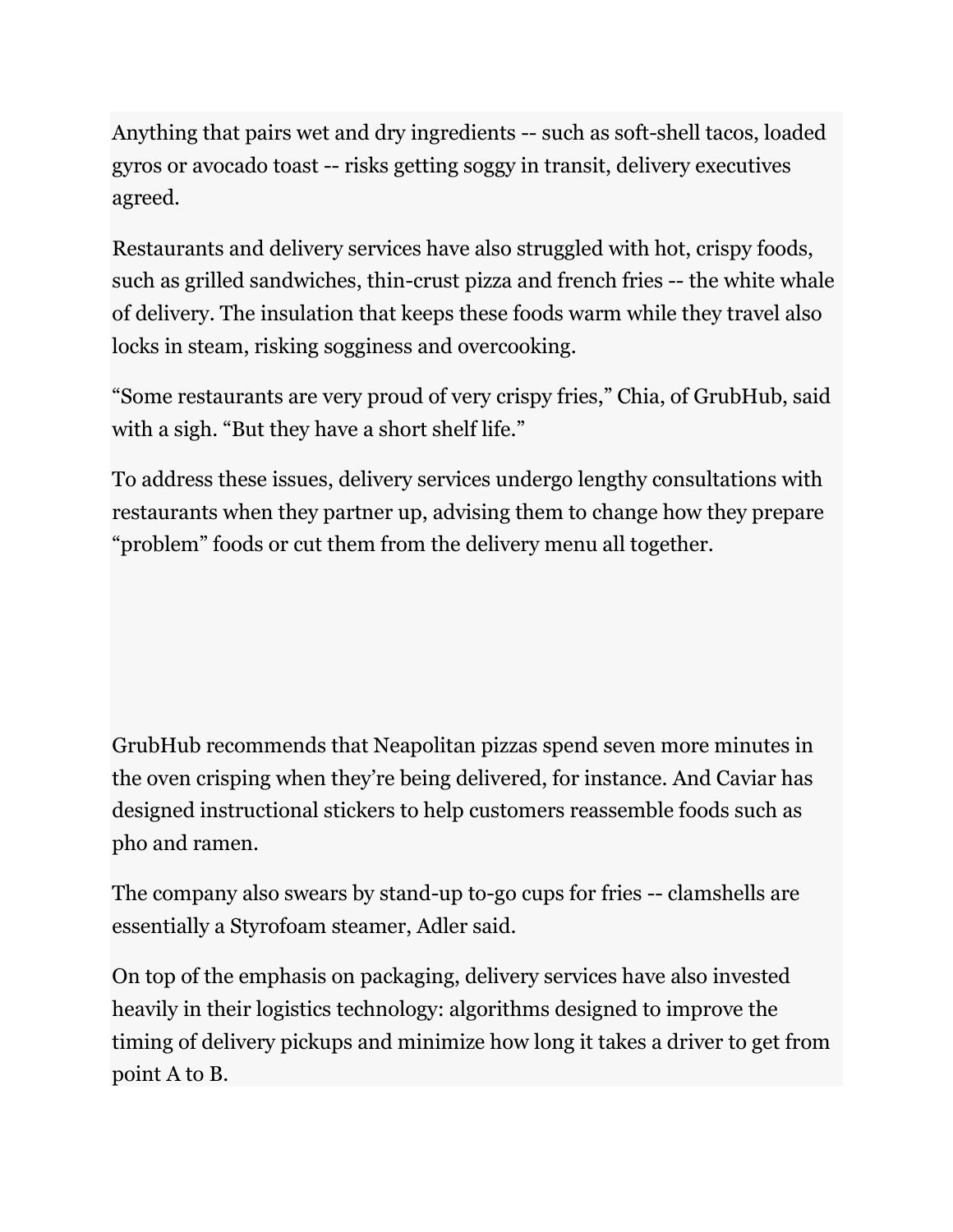Many use cutting-edge mapping tech to match drivers with orders based on traffic, travel time and distance. Caviar — a subsidiary of the business tech start-up Square — even tracks how long its restaurants take to prepare each menu item, to better time drivers' arrivals.

That sort of technology is beyond the ambition of all but the largest restaurant operators, said Riggs, the NPD analyst.

"That's why we're seeing such strong growth in delivery right now," she said. "There are so many of these third-party providers, and they're giving more opportunities to operators who didn't want to take on the responsibility for getting into this market."

Not all restaurants are eager to embrace those "opportunities," of course - particularly since they may come with costs. Delivery services typically charge a per-order fee for their services, which can bite into tight margins.

Some restaurants have found that delivery checks tend to run a lot lower, because customers don't buy alcohol. Franchisees also worry, Riggs said, that given the option, customers may choose to order in rather than go out. On top of that, there's the risk to the restaurant brand if an order arrives late, soggy or melted.

For Panera Bread, which plans to offer delivery at 40 percent of its chains by the end of the year, that was all too much.

"Managing quality all the way to the consumer is one of the biggest concerns for us," said Blaine Hurst, the company's president and the overseer of its delivery operations.

In contrast to the vast majority of its peers, the soup and sandwich chain has built out an in-house delivery system of its own, hiring 10,000 new employees in the first half of 2017. When they're not dropping off orders -- mostly at lunch -- those drivers return to the mother ship for food prep and cleaning.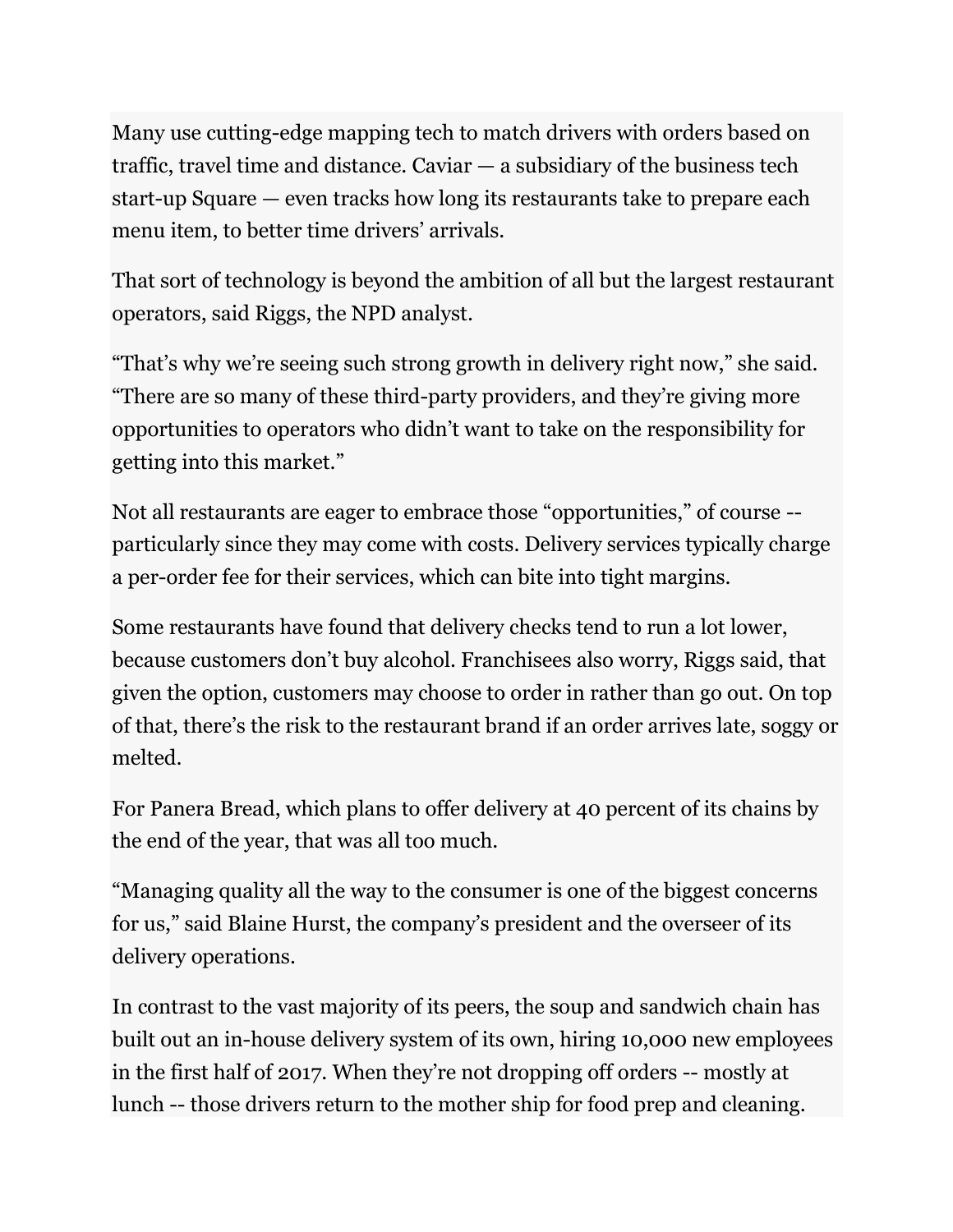It's not a "100-percent efficient" system, Hurst acknowledged. But it has yielded a sales increase, on average, of 10 percent or \$5,000 per week at the franchises that have adopted it.

Hurst, who helped launch the first national online delivery service at Papa John's when dial-up was still de rigueur, is confident those numbers will continue to grow.

"Delivery is all about convenience -- getting what you want, how and when you want it," Hurst said. "I think our lives are increasingly busy, and we're getting increasingly used to that convenience."

Baskin-Robbins is certainly hoping that will be the case. The company has spent the past year working out how to deliver ice cream, said Austin, the marketing executive, and calculating whether there would be enough demand to even support such an ambitious project.

After researching and testing the available third-party providers, the company launched a pilot in four test markets earlier this year. On July 6, it expanded to an additional 600 stores in 22 cities, with more planned for the future.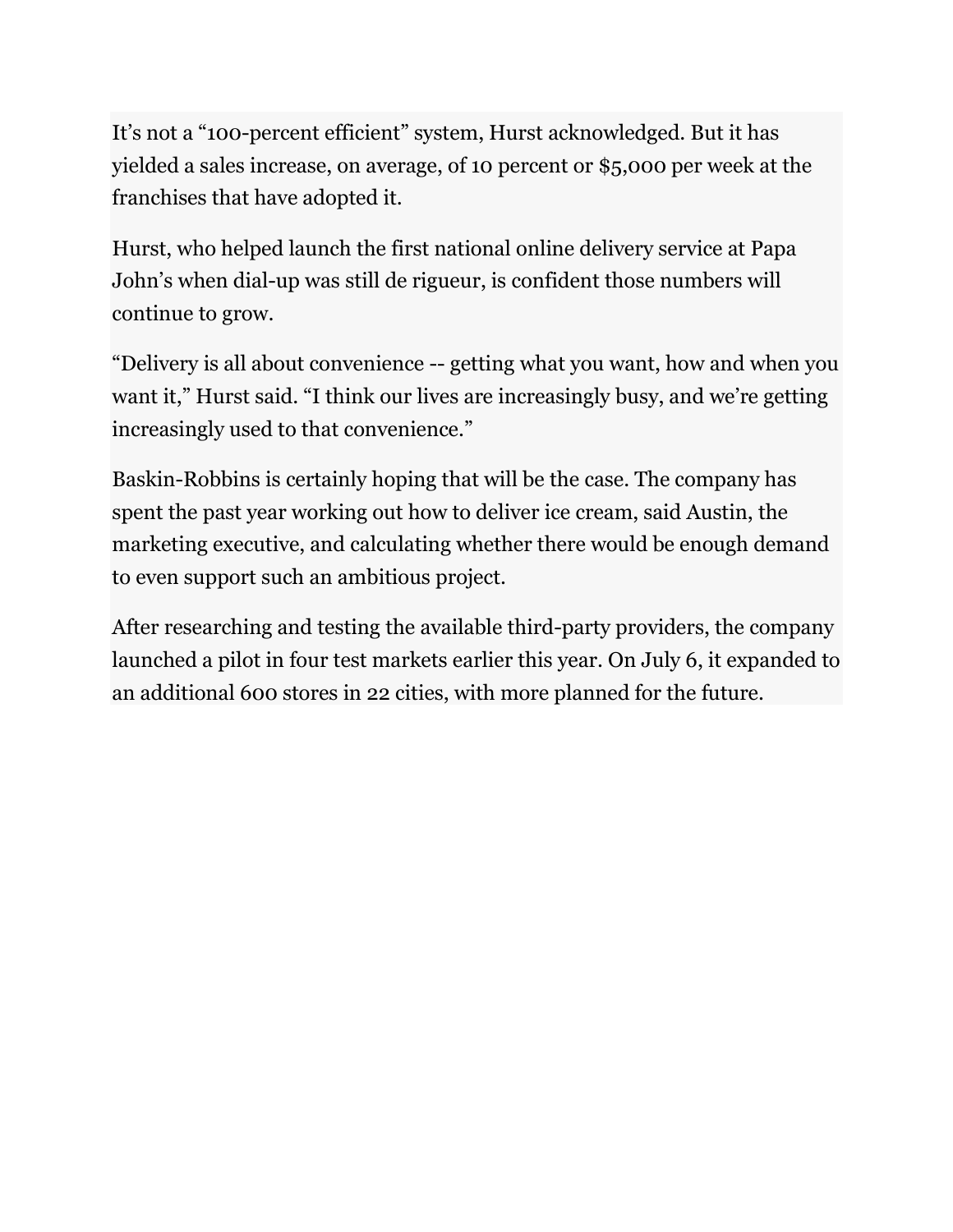

A DoorDash driver starts to bag up an order in Daly City, Calif. (Christie Hemm Klok for The Washington Post)

Most urban consumers can now order Baskin-Robbins's full menu on-demand -- minus the whipped cream. The company found, to its "disappointment," that it deflated during delivery.

But customers don't seem too upset: Baskin-Robbins is finding that people order more toppings when they order online. Ejigu's Thursday morning order is for a mint ice cream cake and two scoops of ice cream with rainbow sprinkles.

The 34-year-old delivery driver orders at the counter, like any other customer. The credit card he pays with is a company card; it charges to DoorDash, which will then charge the Baskin-Robbins orderer. The ice cream goes into a takeout bag, which goes into a silver space blanket, which goes into a cooler bag, which goes into the trunk of Ejigu's car.